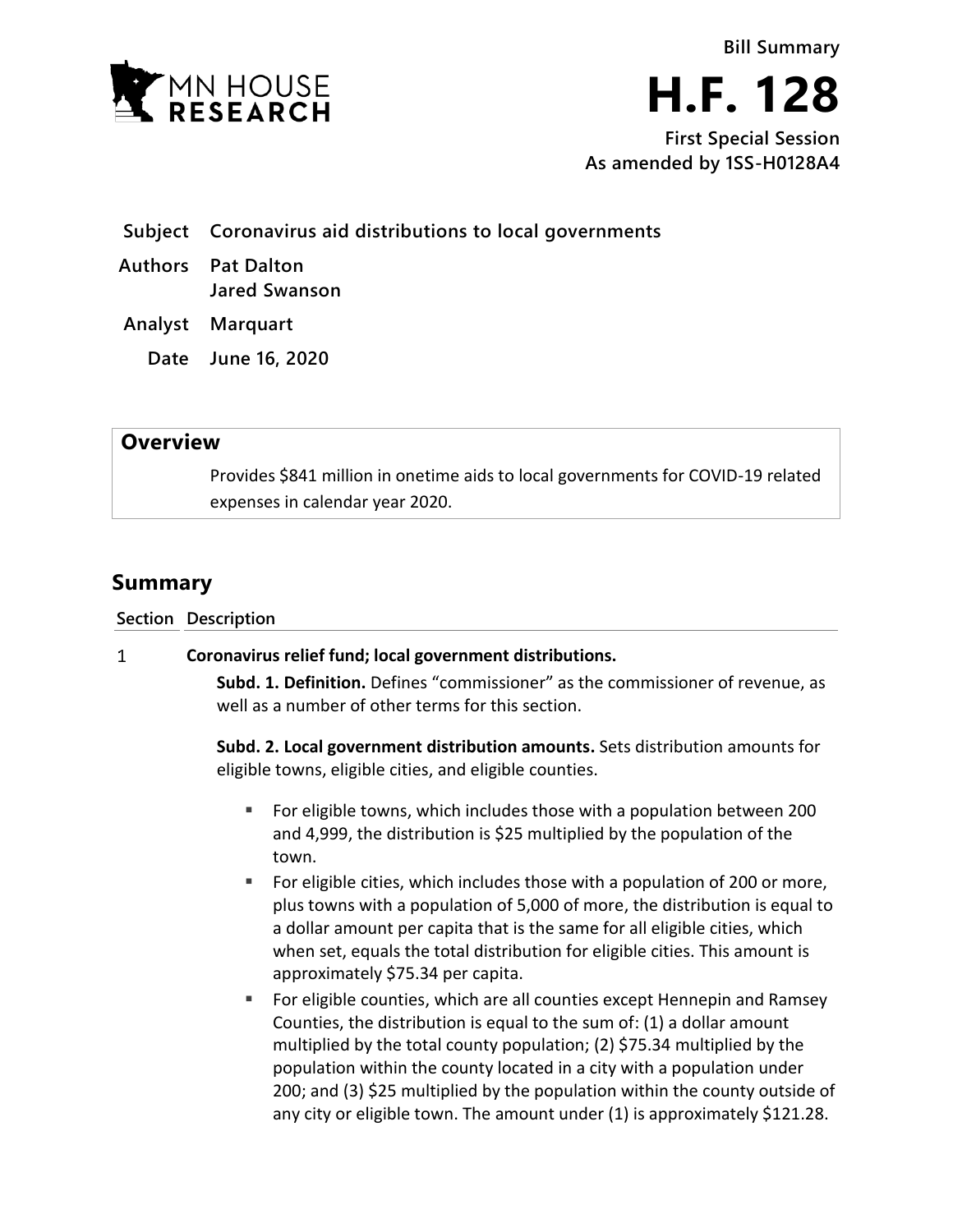## **Section Description**

**Subd. 3. Distribution schedule.** Requires the commissioner to distribute funds no later than June 30, 2020.

**Subd. 4. Allowed uses.** Requires that aid distributions received by local governments be used for purposes consistent with the requirements of the CARES Act (Public Law 115-136). Requires eligible counties to use at least ten percent of their base distribution (i.e. approximately \$121.28 multiplied by the county's total population) for emergency financial assistance to individuals or for economic support for businesses.

This subdivision also allows a city or town that does not get a direct distribution, because is not an eligible city or eligible town, to apply to its home county for a grant to cover allowable expenses. Applications must be made by September 1 and grants must be paid by September 20.

**Subd. 5. Local government collaborative agreements.** Allows local governments to enter into collaborative agreements to share aid distributions.

**Subd. 6. Expenditure time limits.** Requires eligible cities and towns whose home county is not Hennepin County or Ramsey County to send any unspent aid to their home county by November 15, 2020. Eligible cities and towns whose home county is Hennepin County must send any unspent aid to Hennepin County Medical Center or another hospital , and eligible cities and towns whose home county is Ramsey County must send any unspent aid to Regions Hospital or another hospital. For these medical facilities, eligible counties, and local governments that have entered into an agreement under subdivision 5, any remaining aid amounts unspent by December 1, 2020, must be returned to the commissioner by December 10, 2020. These unspent aid amounts are returned to the coronavirus relief federal fund.

**Subd. 7. Repayment of improperly spent federal funds.** Requires the commissioner to recoup money from a local government if the Department of the Treasury has determined that the state is subject to recoupment under the CARES Act, and the recoupment is the result of a local government spending the aid improperly.

**Subd. 8. Appropriations.** Appropriates \$841,464,000 in fiscal year 2020 from the coronavirus relief federal fund for aid distributions under this section. This money is available until November 30, 2020. Of this amount:

- \$374,209,893 is distributed to eligible towns and cities; and
- $\blacktriangleright$  \$467,254,103 is distributed to eligible counties.